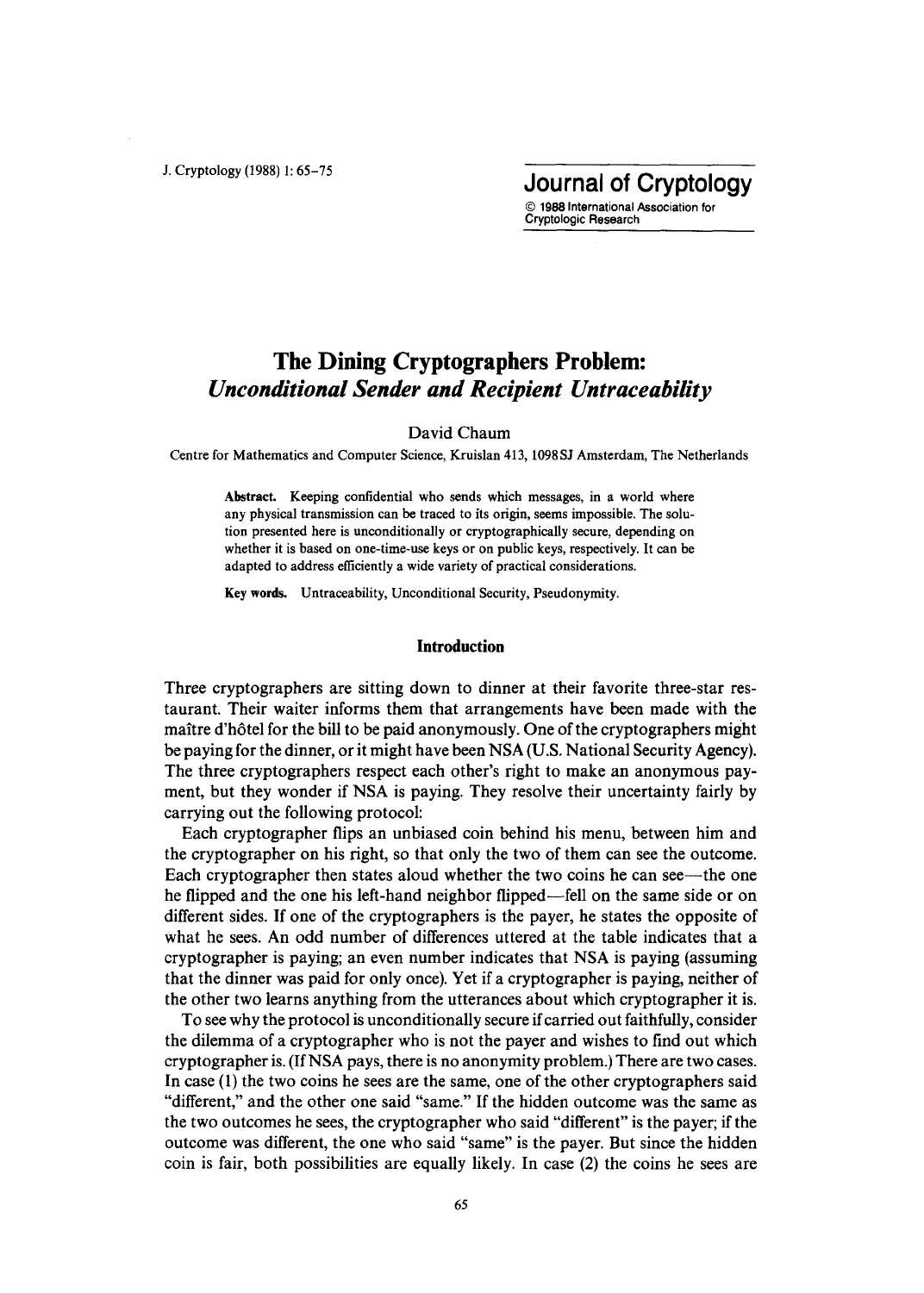different; if both other cryptographers said "different," then the payer is closest to the coin that is the same as the hidden coin; if both said "same," then the payer is closest to the coin that differs from the hidden coin. Thus, in each subcase, a nonpaying cryptographer learns nothing about which of the other two is paying.

The cryptographers become intrigued with the ability to make messages public untraceably. They devise a way to do this at the table for a statement of arbitrary length: the basic protocol is repeated over and over; when one cryptographer wishes to make a message public, he merely begins inverting his statements in those rounds corresponding to l's in a binary coded version of his message. If he notices that his message would collide with some other message, he may for example wait a number of rounds chosen at random from a suitable distribution before trying to transmit again.

# **1. Generalizing the Approach**

During dinner, the cryptographers also consider how any number of participants greater than one can carry out a version of the protocol. (With two participants, only nonparticipant listeners are unable to distinguish between the two potential senders.) Each participant has a secret key bit in common with, say, every other participant. Each participant outputs the sum, modulo two, of all the key bits he shares, and if he wishes to transmit, he inverts his output. If no participant transmits, the modulo two sum of the outputs must be zero, since every key bit enters exactly twice; if one participant transmits, the sum must be one. (In fact, any even number of transmitting participants yields zero, and any odd number yields one.) For j rounds, each participant could have a j-bit key in common with every other participant, and the ith bit of each such key would be used only in the ith round. Detected collision of messages leads to attempted retransmission as described above; undetected collision results only from an odd number of synchronized identical message segments. (Generalization to fields other than GF(2) is possible, but seems to offer little practical advantage.)

Other generalizations are also considered during dinner. The underlying assumptions are first made explicit, including modeling key-sharing arrangements as graphs. Next, the model is illustrated with some simple examples. The potential for cooperations of participants to violate the security of others is then looked at. Finally, a proof of security based on systems of linear equations is given.

# 1.1. *Model*

Each participant is assumed to have two kinds of secret: (a) the *keys* shared with other participants for each round; and (b) the *inversion* used in each round (i.e., a 1 if the participant inverts in that round and a 0 if not). Some or all of a participant's secrets may be given to other participants in various forms of collusion, discussion of which is postponed until Section 1.3. (For simplicity in exposition, the possibility of secrets being stolen is ignored throughout.)

The remaining information about the system may be described as: (a) who shares keys with whom; and (b) what each participant *outputs* during each round (the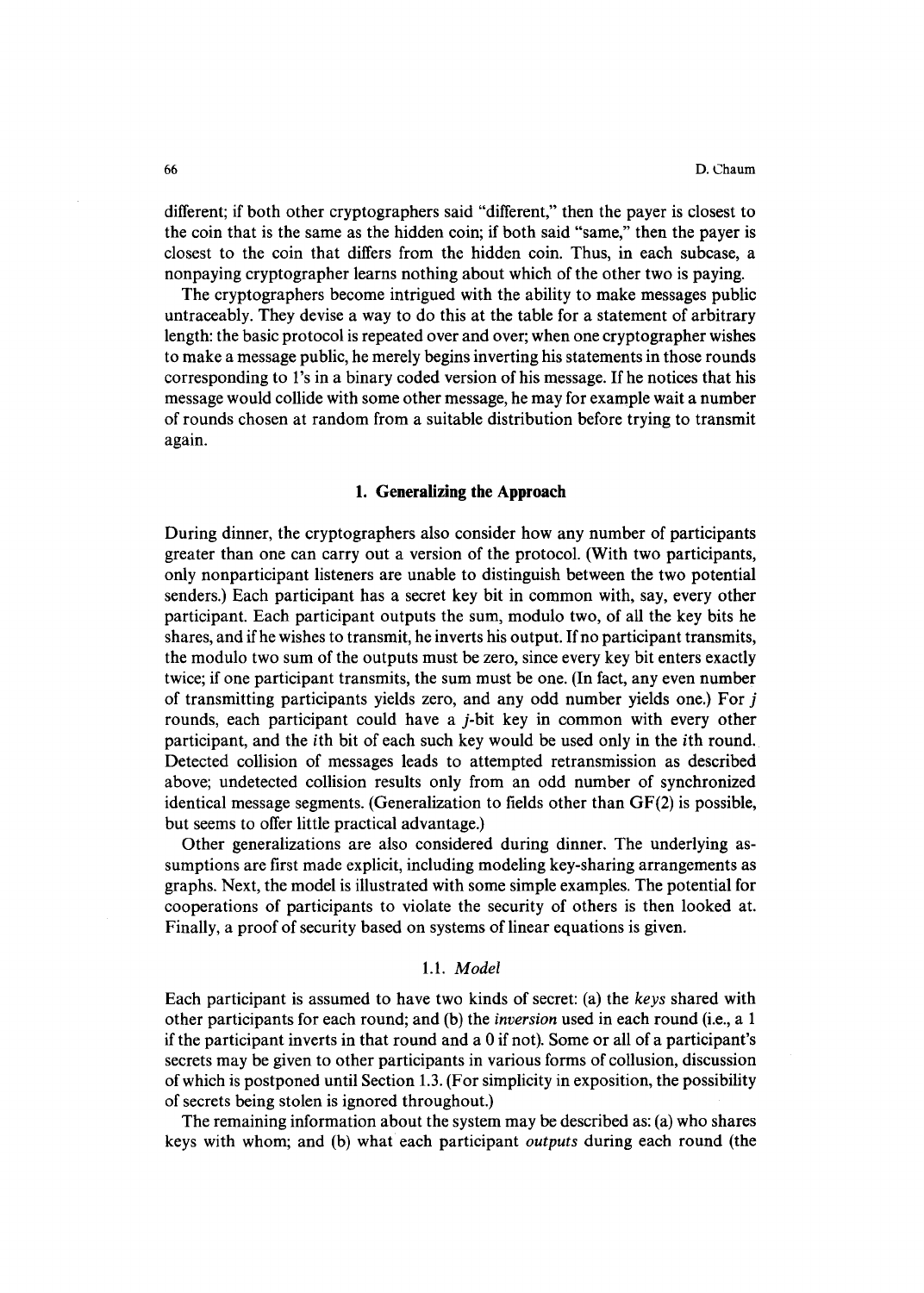modulo two sum of that participant's keys and inversion). This information need not be secret to ensure untraceability. If it is publicly known and agreed, it allows various extensions discussed in Sections 2.5 and 2.6. The sum of all the outputs will, of course, usually become known to all participants.

In the terminology of graphs, each participant corresponds to a vertex and each key corresponds to an edge. An edge is incident on the vertices corresponding to the pair of participants that shares the corresponding key. From here on, the graph and dinner-table terminologies will be used interchangeably. Also, without loss of generality, it will be assumed that the graph is connected (i.e., that a path exists between every pair of vertices), since each connected component (i.e., each maximal connected subgraph) could be considered a separate untraceable-sender system.

*An anonymity set seen by a set of keys* is the set of vertices in a connected component of the graph formed from the original graph by removing the edges concerned. Thus a set of keys sees one anonymity set for each connected partition induced by removing the keys. The main theorem of Section 1.4 is essentially that those having only the public information and a set of keys seeing some anonymity set can learn nothing about the members of that anonymity set except the overall parity of their inversions. Thus, for example, any two participants connected by at least one chain of keys unknown to an observer are both in the same anonymity set seen by the observer's keys, and the observer gains nothing that would help distinguish between their messages.

#### 1.2. *Some Examples*

A few simple consequences of the above model may be illustrative. The anonymity set seen by the empty set (i.e., by a nonparticipant observer) is the set of all vertices, since the graph is assumed connected and remains so after zero edges are removed. Also, the anonymity sets seen by the full set of edges are all singleton sets, since each vertex's inversion is just the sum of its output and the corresponding key bits.

If all other participants cooperate fully against one, of course no protocol can keep that singleton's messages untraceable, since untraceability exists only among a set of possible actors, and if the set has only one member, its messages are traceable. For similar reasons, if a participant believes that some subset of other participants will fully cooperate against him, there is no need for him to have keys in common with them.

A biconnected graph (i.e., a graph with at least two vertex-disjoint paths between every pair of vertices) has no cut-vertices (i.e., a single vertex whose removal partitions the graph into disjoint subgraphs). In such a graph, the set of edges incident on a vertex  $v$  sees (apart from  $v$ ) one anonymity set containing all other vertices, since there is a path not containing  $v$  between every pair of vertices, and thus they form a connected subgraph excluding  $v$ ; each participant acting alone learns nothing about the contribution of other participants.

# *1.3. Collusion of Participants*

Some participants may cooperate by pooling their keys in efforts to trace the messages of others; such cooperation will be called *collusion.* For simplicity, the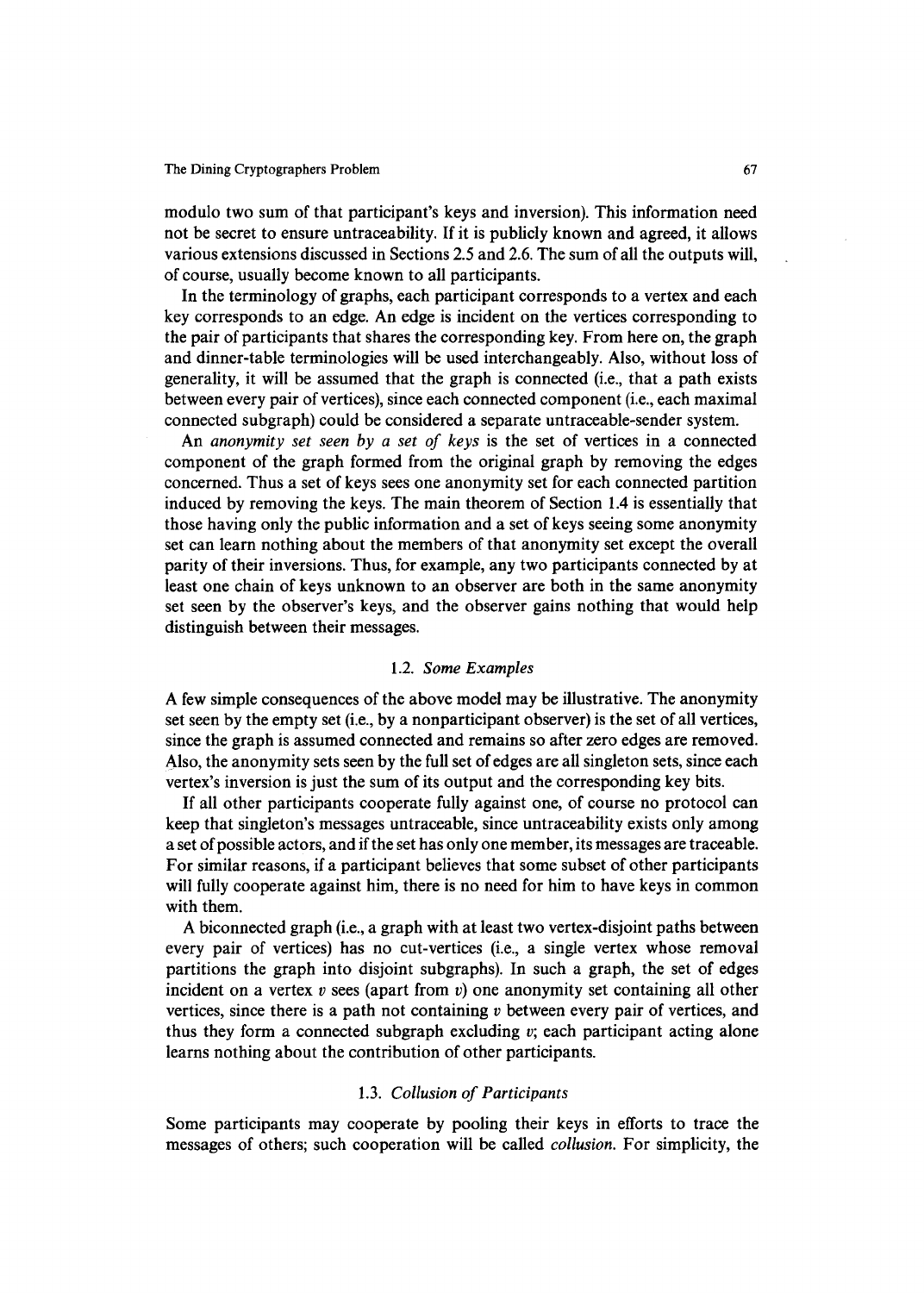possibilities for multiple collusions or for pooling of information other than full edges will be ignored. Colluders who lie to each other are only touched on briefly, in Section 2.6.

Consider collusion in a complete graph. A vertex is only seen as a singleton anonymity set by the collection of all edges incident on it; all other participants must supply the key they share with a participant in order to determine that participant's inversions. But since a collusion of all but one participant can always trace that participant merely by pooling its members' inversions as already mentioned, it gains nothing more by pooling its keys. The nonsingleton anonymity set seen by all edges incident on a colluding set of vertices in a complete graph is the set of all other vertices; again, a collusion yields nothing more from pooling all its keys than from pooling all its inversions.

Now consider noncomplete graphs. A *full* collusion is a subset of participants pooling all of their keys. The pooled keys see each colluder as a singleton anonymity set; the colluders completely sacrifice the untraceability of their own messages. If a full collusion includes a cut-set of vertices (i.e., one whose removal partitions the graph), the collusion becomes nontrivial because it can learn something about the origin of messages originating outside the collusion; the noncolluding vertices are partitioned into disjoint subgraphs, which are the anonymity sets seen by the pooled keys.

Members of a *partial* collusion pool some but not all of their keys. Unlike the members of a full collusion, each member of a partial collusion in general has a different set of keys. For it to be nontrivial, a partial collusion's pooled keys must include the bridges or separating edges of a segregation or splitting of the graph (i.e., those edges whose removal would partition the graph). Settings are easily constructed in which the pooled keys see anonymity sets that partition the graph and yet leave each colluder in a nonsingleton partition seen by any other participant. Thus, colluders can join a collusion without having to make themselves completely traceable to the collusion's other members.

# *1.4. Proof of Security*

Consider, without loss of generality, a single round in which say some full collusion knows some set of keys. Remove the edges known to the collusion from the key-sharing graph and consider any particular connected component C of the remaining graph. The vertices of  $C$  thus form an anonymity set seen by the pooled keys.

Informally, what remains to be shown is that the only thing the collusion learns about the members of  $C$  is the parity sum of their inversions. This is intuitively apparent, since the inversions of the members of C are each in effect hidden from the collusion by one or more unknown key bits, and only the parity of the sum of these key bits is known (to be zero). Thus the inversions are hidden by a one-time pad, and only their parity is revealed, because only the parity of the pad is known.

The setting is formalized as follows: the connected component  $C$  is comprised of m vertices and n edges. The incidence matrix  $M$  of  $C$  is defined as usual, with the vertices labeling the rows and the edges labeling the columns. Let  $K$ ,  $I$ , and  $A$  be stochastic variables defined on  $GF(2)^n$ ,  $GF(2)^m$ , and  $GF(2)^m$ , respectively, such that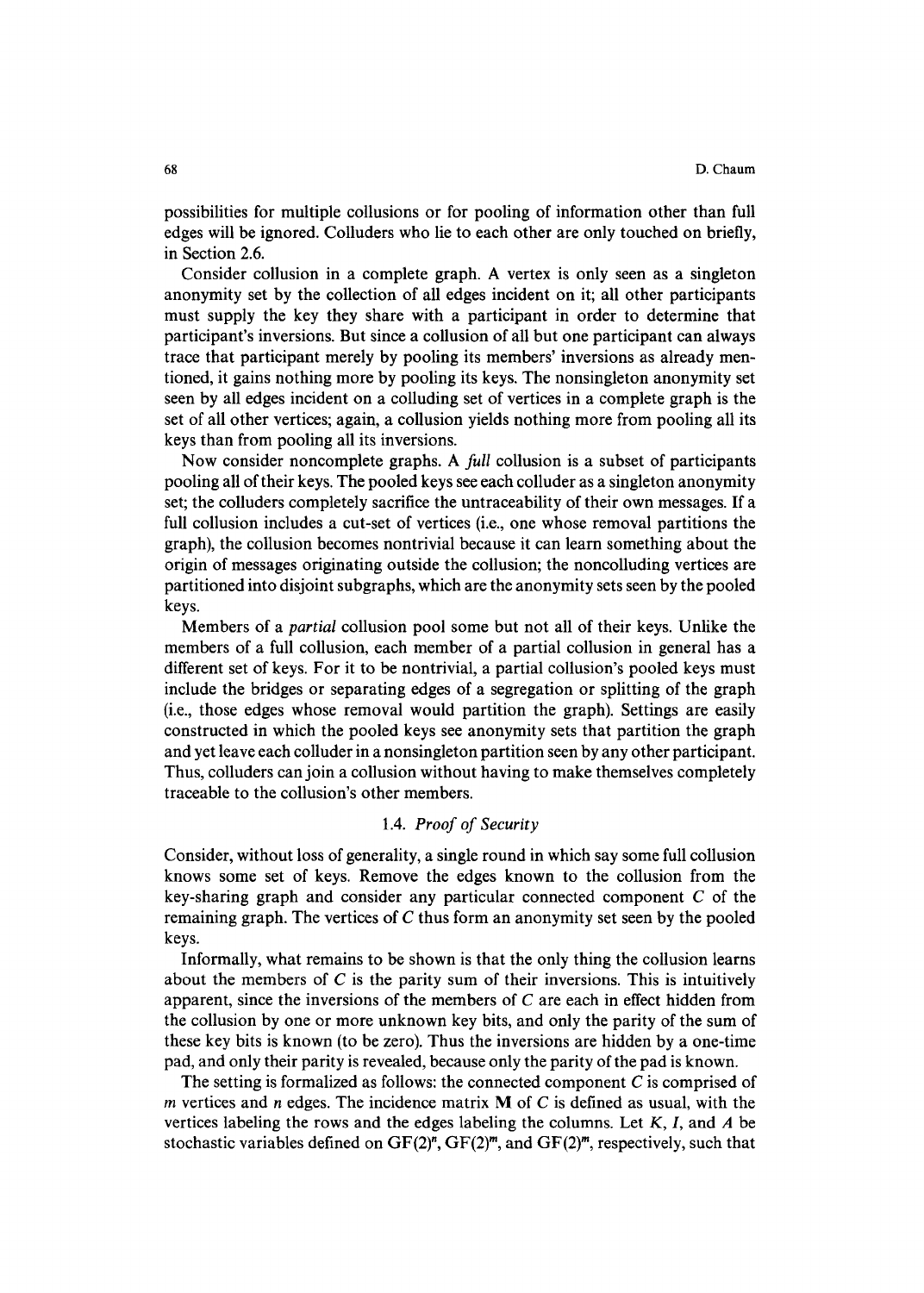K is uniformly distributed over  $GF(2)^n$ , K and I are mutually independent, and  $A = (MK) \oplus I$ . In terms of the protocol, K comprises the keys corresponding to the edges, I consists of the inversions corresponding to the vertices, and A is formed by the outputs of the vertices. Notice that the parity of  $A$  (i.e., the modulo two sum of its components) is always equal to the parity of  $I$ , since the columns of  $M$  each have zero parity. The desired result is essentially that A reveals no more information about I than the parity of I. More formally:

**Theorem.** Let a be in  $GF(2)^n$ . For each i in  $GF(2)^n$ , which is assumed by I with *nonzero probability and which has the same parity as* a, *the conditional probability that*  $A = a$  *given that*  $I = i$  *is*  $2^{1-m}$ *. Hence, the conditional probability that*  $I = i$  *given that*  $A = a$  *is the a priori probability that*  $I = i$ *.* 

**Proof.** Let  $i \in GF(2)^n$  have the same parity as a. Consider the system of linear equations (MK)  $\oplus$  i = a, in k  $\in$  GF(2)<sup>n</sup>. Since the columns of M each have even parity, as mentioned above, its rows are linearly dependent over  $GF(2)<sup>m</sup>$ . But as a consequence of the connectedness of the graph, every proper subset of rows of M is linearly independent. Thus, the rank of M is  $m - 1$ , and so each vector with zero parity can be written as a linear combination of the columns of M. This implies that the system is solvable because  $i \oplus a$  has even parity. Since the set of *n* column vectors of **M** has rank  $m - 1$ , the system has exactly  $2^{n-m+1}$  solutions.

Together with the fact that  $K$  and  $I$  are mutually independent and that  $K$  is uniformly distributed, the theorem follows easily.  $\Box$ 

# **2. Some Practical Considerations**

After dinner, while discussing how they can continue to make untraceable statements from this respective homes, the cryptographers take up a variety of other topics. In particular, they consider different ways to establish the needed keys; debate adapting the approach to various kinds of communication networks; examine the traditional problems of secrecy and authentication in the context of a system that can provide essentially optimal untraceability; address denial of service caused by malicious and devious participants; and propose means to discourage socially undesirable messages from being sent.

#### 2.1. *Establishing Keys*

One way to provide the keys needed for longer messages is for one member of each pair to toss many coins in advance. Two identical copies of the resulting bits are made, say each on a separate optical disk. Supplying one such disk (which today can hold on the order of  $10^{10}$  bits) to a partner provides enough key bits to allow people to type messages at full speed for years. If participants are not transmitting all the time, the keys can be made to last even longer by using a substantially slower rate when no message is being sent; the full rate would be invoked automatically only when a 1 bit indicated the beginning of a message. (This can also reduce the bandwidth requirements discussed in Section 2.2.)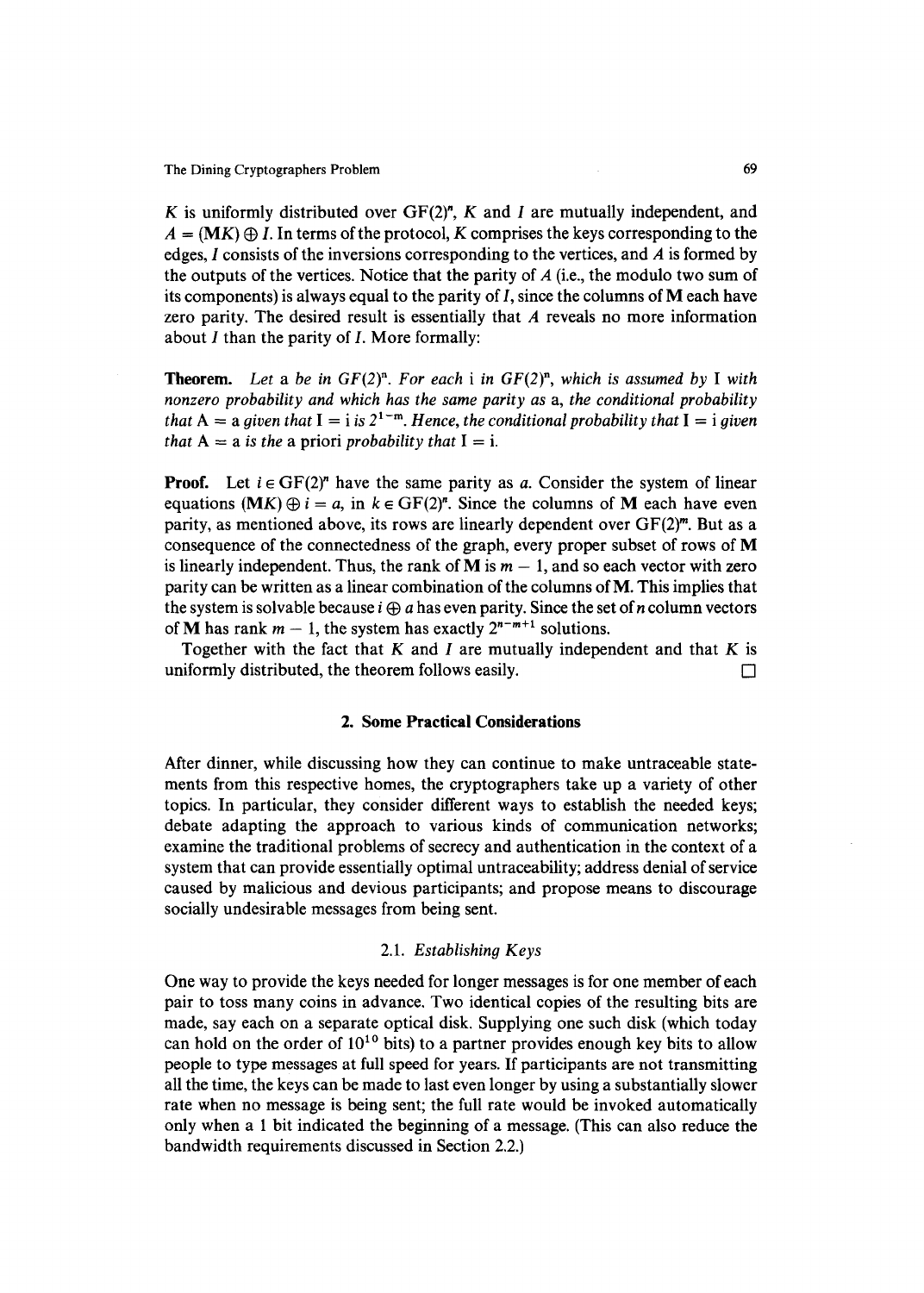Another possibility is for a pair to establish a short key and use a cryptographic pseudorandom-sequence generator to expand it as needed. Of course this system might be broken if the generator were broken. Cryptanalysis may be made more difficult, however, by lack of access to the output of individual generators. Even when the cryptographers do not exchange keys at dinner, they can safely do so later using a public-key distribution system (first proposed by [4] and [3]).

# 2.2 *Underlying Communication Techniques*

A variety of underlying communication networks can be used, and their topology need not be related to that of the key-sharing graph.

Communication systems based on simple cycles, called rings, are common in local area networks. In a typical ring, each node receives each bit and passes it roundrobin to the next node. This technology is readily adapted to the present protocols. Consider a single-bit message like the "I paid" message originally sent at the dinner table. Each participant exclusive-or's the bit he receives with his own output before forwarding it to the next participant. When the bit has traveled full circle, it is the exclusive-or sum of all the participants' outputs, which is the desired result of the protocol. To provide these messages to all participants, each bit is sent around a second time by the participant at the end of the loop.

Such an adapted ring requires, on average, a fourfold increase in bandwidth over the obvious traceable protocols in which messages travel only halfway around on average before being taken off the ring by their recipients. Rings differ from the dinner table in that several bit-transmission delays may be required before all the outputs of a particular round are known to all participants; collisions are detected only after such delays.

Efficient use of many other practical communication techniques requires participants to group output bits into blocks. For example, in high-capacity broadcast systems, such as those based on coaxial cable, surface radio, or satellites, more efficient use of channel capacity is obtained by grouping a participant's contribution into a block about the size of a single message (see, e.g., [5]). Use of such communication techniques could require an increase in bandwidth on the order of the number of participants.

In a network with one message per block, the well-known contention protocols can be used: time is divided evenly into frames; a participant transmits a block during one frame; if the block was garbled by collision (presumably with another transmitted block), the participant waits a number of frames chosen at random from some distribution before attempting to retransmit; the participants' waiting intervals may be adjusted on the basis of the collision rate and possibly of other heuristics [5].

In a network with many messages per block, a first block may be used by various anonymous senders to request a "slot reservation" in a second block. A simple scheme would be for each anonymous sender to invert one randomly selected bit in the first block for each slot they wish to reserve in the second block. After the result of the first block becomes known, the participant who caused the ith 1 bit in the first block sends in the ith slot of the second block.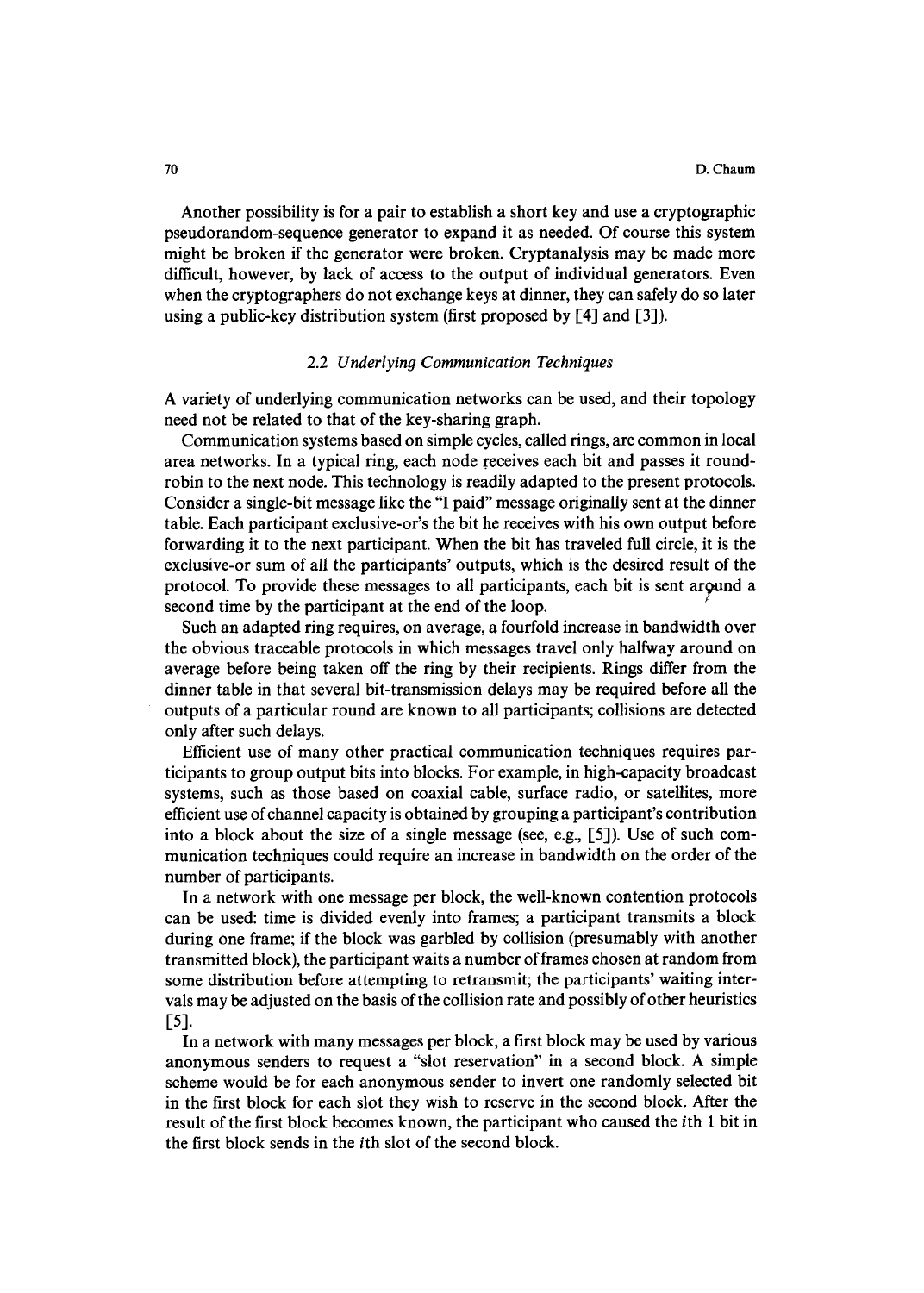# 2.3. *Example Key-Sharing Graphs*

In large systems it may be desirable to use fewer than the  $m(m - 1)/2$  keys required by a complete graph. If the graph is merely a cycle, then individuals acting alone learn nothing, but any two colluders can partition the graph, perhaps fully compromising a participant immediately between them. Such a topology might nevertheless be adequate in an application in which nearby participants are not likely to collude against one another.

A different topology assumes the existence of a subset of participants who each participant believes are sufficiently unlikely to collude, such as participants with conflicting interests. This subset constitutes a fully connected subgraph, and the other participants each share a key with every member of it. Every participant is then untraceable among all the others, unless all members of the completely connected subset cooperate. (Such a situation is mentioned again in Section 3.)

If many people wish to participate in an untraceable communication system, hierarchical arrangements may offer further economy of keys. Consider an example in which a representative from each local fully connected subgraph is also a member of the fully connected central subgraph. The nonrepresentative members of a local subgraph provide the sum of their outputs to their representative. Representatives would then add their own contributions before providing the sum to the central subgraph. Only a local subgraph's representative, or a collusion of representatives from all other local subgraphs, can recognize messages as coming from the local subgraph. A collusion comprising the representative and all but one nonrepresentative member of a local subgraph is needed for messages to be recognized as coming from the remaining member.

# 2.4. *Secrecy and Authentication*

What about the usual cryptologic problems of secrecy and authentication?

A cryptographer can ensure the secrecy of an anonymous message by encrypting the message with the intended recipient's public key. (The message should include a hundred or so random bits to foil attempts to confirm a guess at its content [1].) The sender can even keep the identity of the intended recipient secret by leaving it to each recipient to try to decrypt every message. Alternatively, a prearranged prefix could be attached to each message so that the recipient need only decrypt messages with recognized prefixes. To keep even the multiplicity of a prefix's use from being revealed, a different prefix might be used each time. New prefixes could be agreed in advance, generated cryptographically as needed, or supplied in earlier messages.

Authentication is also quite useful in systems without identification. Even though the messages are untraceable, they might still bear digital signatures corresponding to public-key "digital pseudonyms" Ill; only the untraceable owner of such a pseudonym would be able to sign subsequent messages with it. Secure payment protocols have elsewhere been proposed in which the payer and/or the payee might be untraceable [2]. Other protocols have been proposed that allow individuals known only by pseudonyms to transfer securely information about themselves between organizations [2]. All these systems require solutions to the sender untrace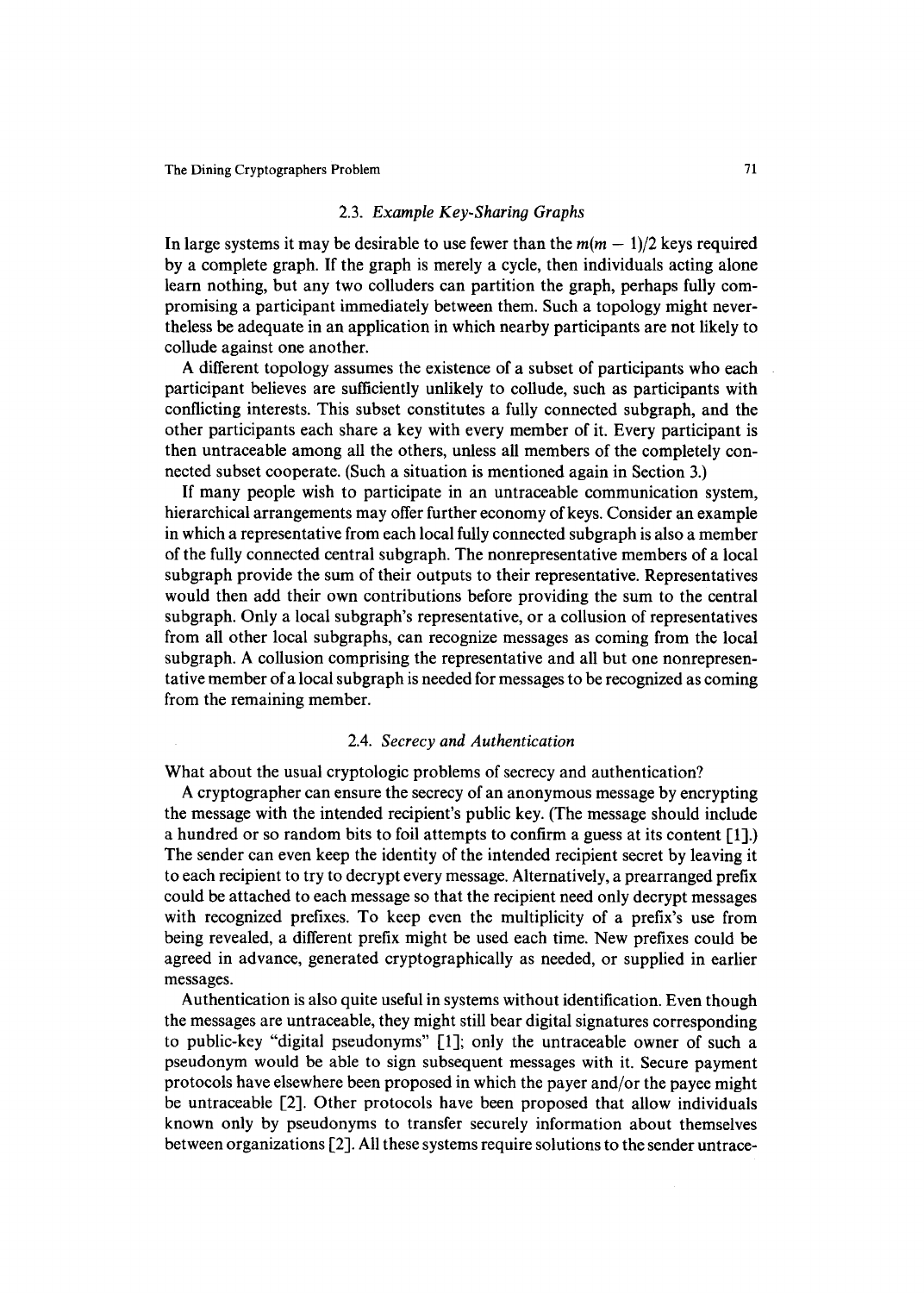ability problem, such as the solution presented here, if they are to protect the unlinkability of pseudonyms used to conduct transactions from home.

#### 2.5. *Disruption*

Another question is how to stop participants who, accidentally or even intentionally, *disrupt* the system by preventing others from sending messages. In a sense, this problem has no solution, since any participant can send messages continuously, thereby clogging the channel. But nondisupters can ultimately stop disruption in a system meeting the following requirements: (1) the key-sharing graph is publicly agreed on; (2) each participant's outputs are publicly agreed on in such a way that participants cannot change their output for a round on the basis of other participants' outputs for that round; and (3) some rounds contain inversions that would not compromise the untraceability of any nondisrupter.

The first requirement has already been mentioned in Section 1.1, where it was said that this information need not be secret; now it is required that this information actually be made known to all participants and that the participants agree on it.

The second requirement is in part that disrupters be unable (at least with some significant probability) to change their output after hearing other participants' outputs. Some actual channels would automatically ensure this, such as broadcast systems in which all broadcasts are made simultaneously on different frequencies. The remainder of the second requirement, that the outputs be publicly agreed on, might also be met by broadcasting. Having only channels that do not provide it automatically, an effective way to meet the full second requirement would be for participants to "commit" to their outputs before making them. One way to do this is for participants to make public and agree on some (possibly compressing and hierarchical, see Section 2.6) one-way function of their outputs, before the outputs are made public.

The third requirement is that at least some rounds can be *contested* (i.e., that all inversions can be made public) without compromising the untraceability of nondisrupting senders. The feasibility of this will be demonstrated here by a simple example protocol based on the slot reservation technique already described in Section 2.2.

Suppose that each participant is always to make a single reservation in each reserving block, whether or not he actually intends to send a message. (Notice that, because of the "birthday paradox," the number of bits per reserving block must be quadratic in the number of participants.) A disrupted reserving block would then with very high probability have Hamming weight unequal to the number of participants. All bits of such a disrupted reserving block could be contested without loss of untraceability for nondisrupters.

The reserved blocks can also be made to have such safely contestable bits if participants send trap messages. To lay a trap, a participant first chooses the index of a bit in some reserving block, a random message, and a secret key. Then the trapper makes public an encryption, using the secret key, of both the bit index and the random message. Later, the trapper reserves by inverting in the round corresponding to the bit index, and sends the random message in the resulting reserved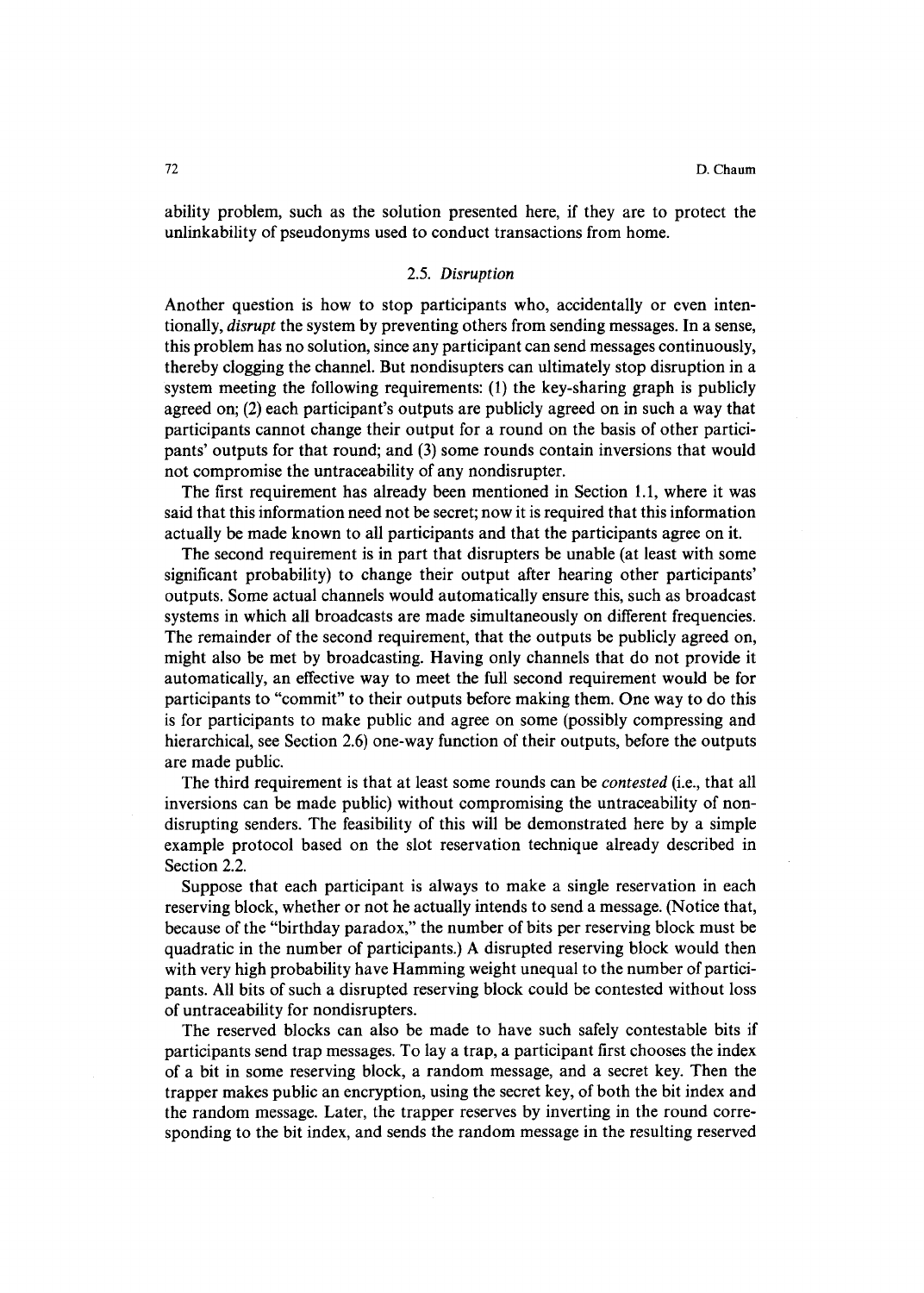The Dining Cryptographers Problem 73

slot. If a disrupter is unlucky enough to have damaged a trap message, then release of the secret key by the trapper would cause at least one bit of the reserved slot to be contested.

With the three requirements satisfied, it remains to be shown how if enough disrupted rounds are contested, the disrupters will be excluded from the network.

Consider first the case of a single participant's mail computer disrupting the network. If it tells the truth about contested key bits it shares (or lies about an even number of bits), the disrupter implicates itself, because its contribution to the sum is unequal to the sum of these bits (apart from any allowed inversion). If, on the other hand, the single disrupter lies about some odd number of shared bits, the values it claims will differ from those claimed for the same shared bits by the other participants sharing them. The disrupter thereby casts suspicion on all participants, including itself, that share the disputed bits. (It may be difficult for a disrupter to cast substantial suspicion on a large set of participants, since all the disputed bits will be in common with the disrupter.) Notice, however, that participants who have been falsely accused will know that they have been—and by whom—and should at least refuse to share bits with the disrupter in the future.

Even with colluding multiple disrupters, at least one inversion must be revealed as illegitimate or at least one key bit disputed, since the parity of the outputs does not correspond to the number of legitimate inversions. The result of such a contested round will be the removal of at least one edge or at least one vertex from the agreed graph. Thus, if every disruptive action has a nonzero probability of being contested, only a bounded amount of disruption is possible before the disrupters share no keys with anyone in the network, or before they are revealed, and are in either case excluded from the network.

The extension presented next can demonstrate the true value of disputed bits, and hence allows direct incrimination of disrupters.

# 2.6. *Tracin9 by Consent*

Antisocial use of a network can be deterred if the cooperation of most participants makes it possible, albeit expensive, to trace any message. If, for example, a threatening message is sent, a court might order all participants to reveal their shared key bits for a round of the message. The sender of the offending message might try to spread the blame, however, by lying about some odd number of shared bits. Digital signatures can be used to stop such blame-spreading altogether. In principle, each party sharing a key could insist on a signature, made by the other party sharing, for the value of each shared bit.

Such signatures would allow for contested rounds to be fully resolved, for accused senders to exonerate themselves, and even for colluders to convince each other that they are pooling true keys. Unfortunately, cooperating participants able to trace a message to its sender could convince others of the message's origin by revealing the sender's own signatures. A variation can prevent a participant's signatures from being used against him in this way: instead of each member of a pair of participants signing the same shared key bit, each signs a separate bit, such that the sum of the signed bits is the actual shared key bit. Signatures on such "split"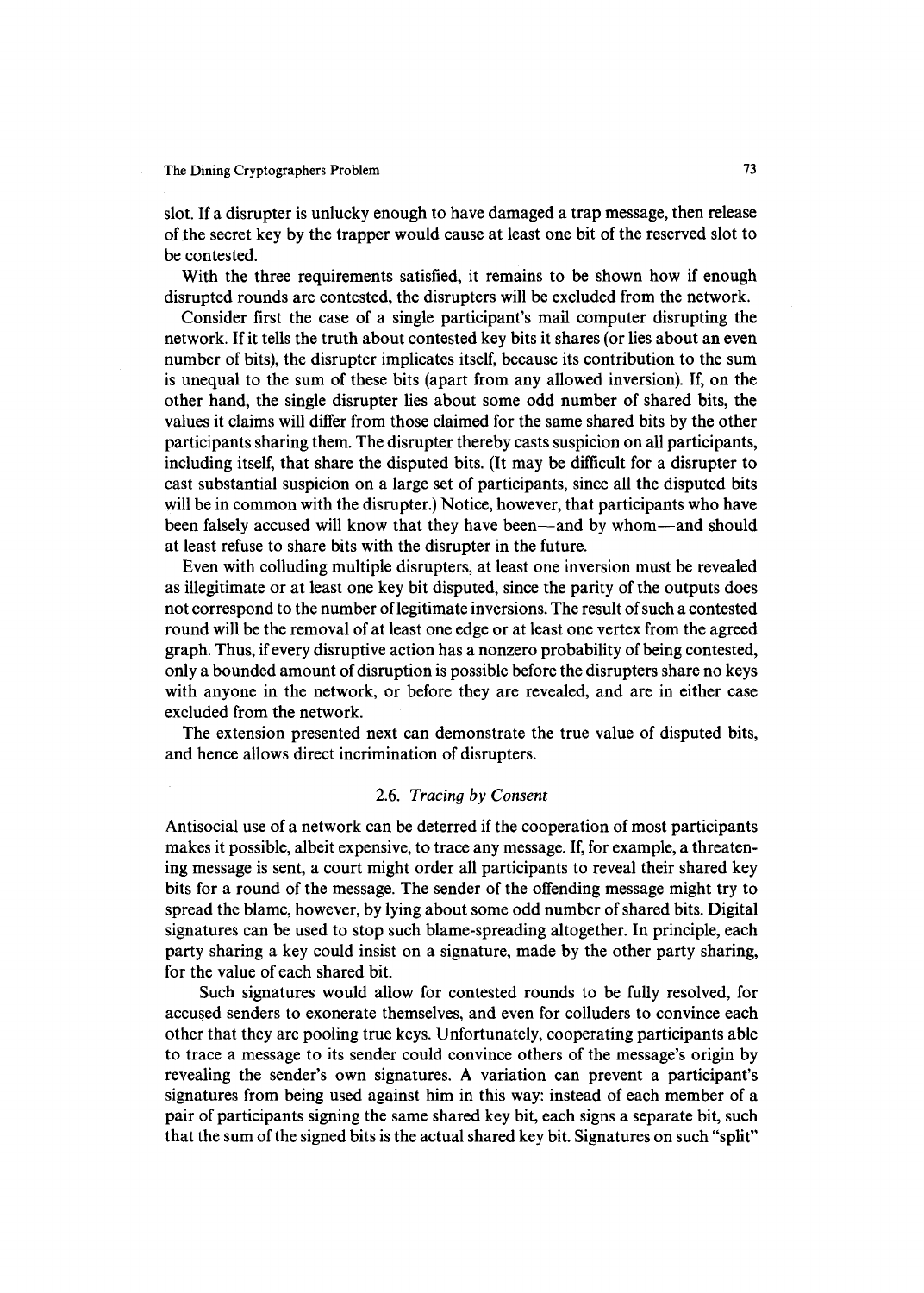key bits would still be useful in resolving contested rounds, since if one contester of a bit shows a signature made by the second contester, then the second would have to reveal the corresponding signature made by the first or be thought to be a disrupter.

In many applications it may be impractical to obtain a separate signature on every key bit or split key bit. The overhead involved could be greatly reduced, however, by digitally signing cryptographic compressions of large numbers of key bits. This might of course require that a whole block of key bits be exposed in showing a signature, but such blocks could be padded with cryptographically generated pseudorandom (or truly random) bits, to allow the exposure of fewer bits per signature. The number of bits and amount of time required to verify a signature for a single bit can be reduced further by using a rooted tree in which each node is the one-way compression function of all its direct descendants; only a digital signature of each participant's root need be agreed on before use of the keys comprising the leaves.

# **3. Relation to Previous Work**

There is another multiparty-secure sender-untraceability protocol in the literature [1]. To facilitate comparison, it will be called a *mix-net* here, while the protocol of the present work is called a *dc-net.* The mix-net approach relies on the security of a true public-key system (and possibly also of a conventional cryptosystem), and is thus at best computationally secure; the dc-net approach can use unconditional secrecy channels to provide an unconditionally secure untraceable-sender system, or can use public-key distribution to provide a computationally secure system (as described in Section 2.1).

Under some trust assumptions and channel limitations, however, mix-nets can operate where dc-nets cannot. Suppose that a subset of participants is trusted by every other participant not to collude and that the bandwidth of at least some participants' channels to the trusted subset is incapable of handling the total message traffic. Then mix-nets may operate quite satisfactorily, but dc-nets will be unable to protect fully each participant's untraceability. Mix-nets can also provide recipient untraceability in this communication environment, even though there is insufficient bandwidth for use of the broadcast approach (mentioned in Section 2.4).

If optimal protection against collusion is to be provided and the crypto-security of mix-nets is acceptable, a choice between mix-nets and dc-nets may depend on the nature of the traffic. With a mail-like system that requires only periodic deliveries, and where the average number of messages per interval is relatively large, mix-nets may be suitable. When messages must be delivered continually and there is no time for batching large numbers of them, dc-nets appear preferable.

# **4. Conclusion**

This solution to the dining cryptographers problem demonstrates that unconditional secrecy channels can be used to construct an unconditional sender-untraceability channel. It also shows that a public-key distribution system can be used to